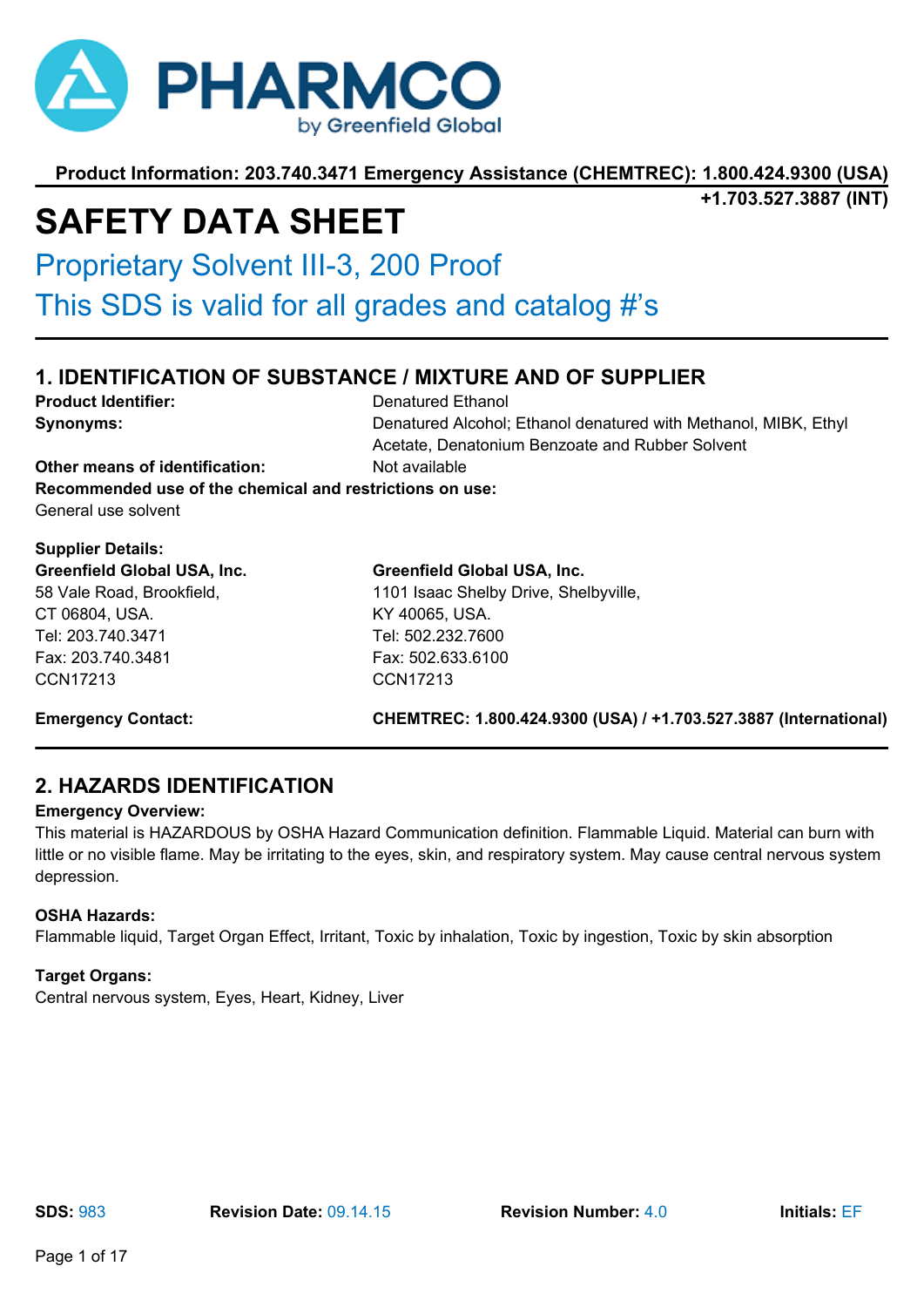

**Product Information: 203.740.3471 Emergency Assistance (CHEMTREC): 1.800.424.9300 (USA) +1.703.527.3887 (INT) NFPA**



**GHS label elements, including precautionary statements**



**Signal Word:** DANGER!

| Hazard statement(s)               |                                                                                                                                                                |
|-----------------------------------|----------------------------------------------------------------------------------------------------------------------------------------------------------------|
| H335                              | May cause respiratory irritation.                                                                                                                              |
| H370                              | Causes damage to organs                                                                                                                                        |
| H <sub>225</sub>                  | Highly flammable liquid and vapor.                                                                                                                             |
| H302                              | Harmful if swallowed.                                                                                                                                          |
| H315                              | Causes skin irritation.                                                                                                                                        |
| H319                              | Causes serious eye irritation.                                                                                                                                 |
| <b>Precautionary statement(s)</b> |                                                                                                                                                                |
| P <sub>501</sub>                  | Dispose of contents and container to an approved waste disposal plant.                                                                                         |
| P <sub>240</sub>                  | Ground/bond container and receiving equipment.                                                                                                                 |
| $P337 + P313$                     | If eye irritation persists: Get medical attention.                                                                                                             |
| $P305 + P351 + P338$              | IF IN EYES: Rinse cautiously with water for several minutes. Remove<br>contact lenses, if present and easy to do. Continue rinsing. Seek<br>medical attention. |
| P303 + P361 + P353                | IF ON SKIN (or hair): Remove immediately all contaminated clothing.<br>Rinse skin with water.                                                                  |
| $P370 + P378$                     | In case of fire: Use dry sand, dry chemical or alcohol-resistant foam for<br>extinction.                                                                       |
| P <sub>210</sub>                  | Keep away from heat, sparks, open flames, and hot surfaces. No<br>smoking.                                                                                     |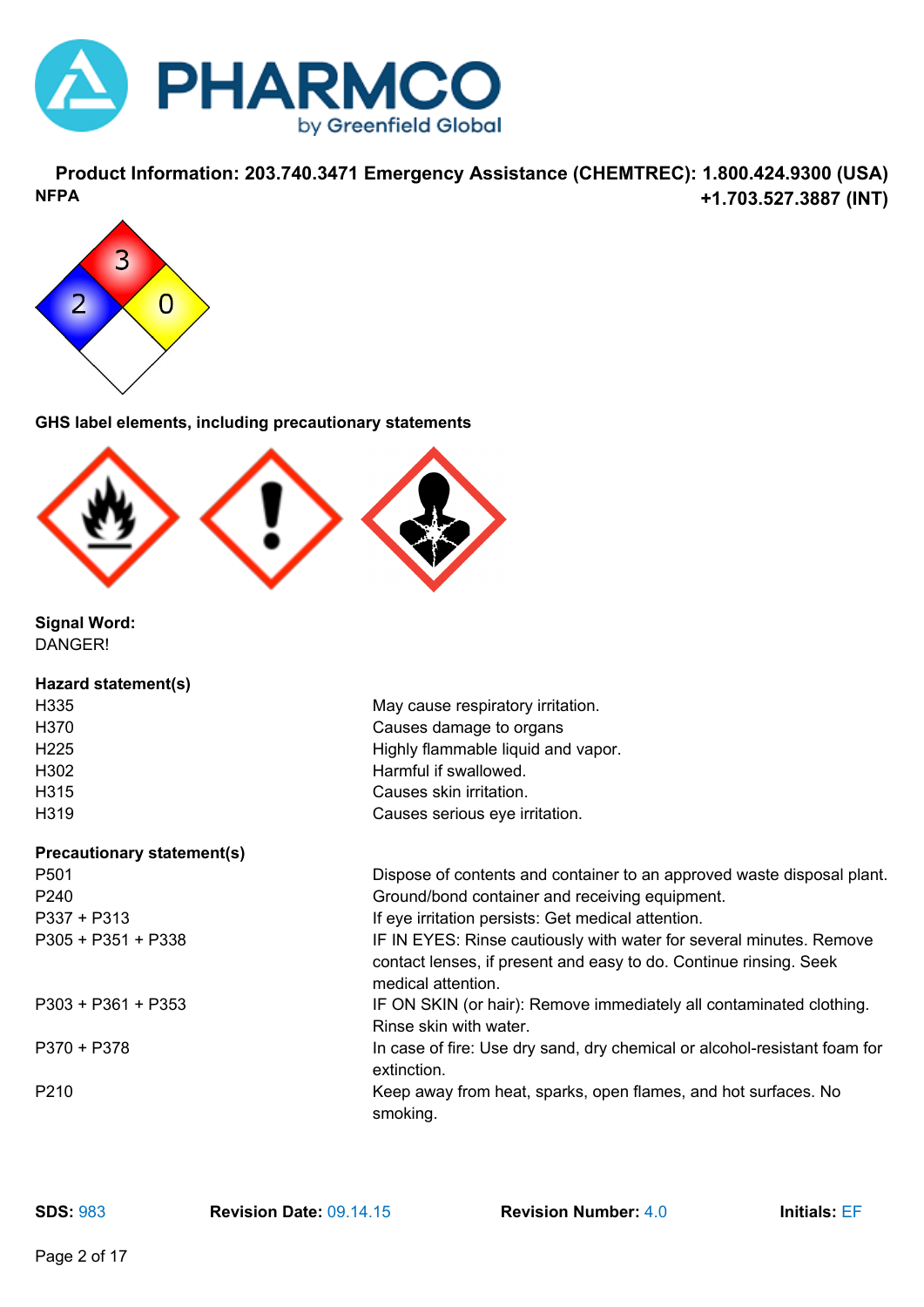

| P <sub>233</sub> | Keep container ti  |
|------------------|--------------------|
| P403 + P235      | Store in a well-ve |
| P243             | Take precautiona   |
| P241             | Use explosion-pr   |
| P242             | Use only non-spa   |
| P <sub>264</sub> | Wash hands thor    |
| P <sub>280</sub> | Wear protective    |

**+1.703.527.3887 (INT)** ightly closed. entilated place. Keep cool. ary measures against static discharge. roof electrical, ventilating, and lighting equipment. arking tools. roughly after handling. Papar protective gloves and eye and face protection.

### **GHS Classification(s)**

Flammable Liquids (Category 2) Skin irritation (Category 2) Specific target organ toxicity - single exposure (Category 1) Specific target organ toxicity - single exposure (Category 3) Acute toxicity, Oral (Category 4) Eye irritation (Category 2A)

# **Other hazards which do not result in classification:**

### **Potential Health Effects:**

| Organ       | <b>Description</b>                                                                                                                                                                                                                                                                                                                                                                                                                                                                                                                                                                                                              |
|-------------|---------------------------------------------------------------------------------------------------------------------------------------------------------------------------------------------------------------------------------------------------------------------------------------------------------------------------------------------------------------------------------------------------------------------------------------------------------------------------------------------------------------------------------------------------------------------------------------------------------------------------------|
| Eyes        | May cause irritation including stinging, tearing, and redness.                                                                                                                                                                                                                                                                                                                                                                                                                                                                                                                                                                  |
| Ingestion   | Ingestion may cause dizziness, faintness, drowsiness decreased awareness or responsiveness, nausea,<br>vomiting, staggering gait, lack of coordination, coma and death.                                                                                                                                                                                                                                                                                                                                                                                                                                                         |
| Inhalation  | High vapor concentration may cause burning sensation in nose and throat and stinging and watering in<br>the eyes. At concentrations which cause irritation, dizziness, faintness, drowsiness, nausea and vomiting<br>may also occur.                                                                                                                                                                                                                                                                                                                                                                                            |
| <b>Skin</b> | Prolonged or widespread contact may result in the absorption of potentially harmful amounts. Inhalation:<br>High vapor concentration may cause burning sensation in nose and throat and stinging and watering in<br>the eyes. At concentrations which cause irritation, dizziness, faintness, drowsiness, nausea and vomiting<br>may also occur. Skin Contact: Prolonged or repeated contact may cause defatting and drying of the skin.                                                                                                                                                                                        |
| Chronic     | Long term repeated oral exposure to ethanol may result in the development of progressive liver injury<br>with fibrosis. Overexposure to methanol may cause eye damage and liver or kidney injury. Other Health<br>Hazards: Repeated ingestion of ethanol by pregnant mothers has been shown to adversely affect the<br>central nervous system of the fetus, producing a collection of effects which together constitute fetal<br>alcohol syndrome. Medical Conditions Aggravated by Overexposure: Repeated exposure to ethanol may<br>aggravate liver injury produced from other causes. Skin contact may aggravate dermatitis. |

# **3. COMPOSITION AND INFORMATION ON INGREDIENTS**

| <b>Chemical identity:</b> | Proprietary Solvent Formula III-3, 200 Proof                    |
|---------------------------|-----------------------------------------------------------------|
| Common name / Synonym:    | Denatured Alcohol; Ethanol denatured with Methanol, MIBK, Ethyl |
|                           | Acetate, Denatonium Benzoate and Rubber Solvent;                |
| <b>UN#:</b>               | 1987                                                            |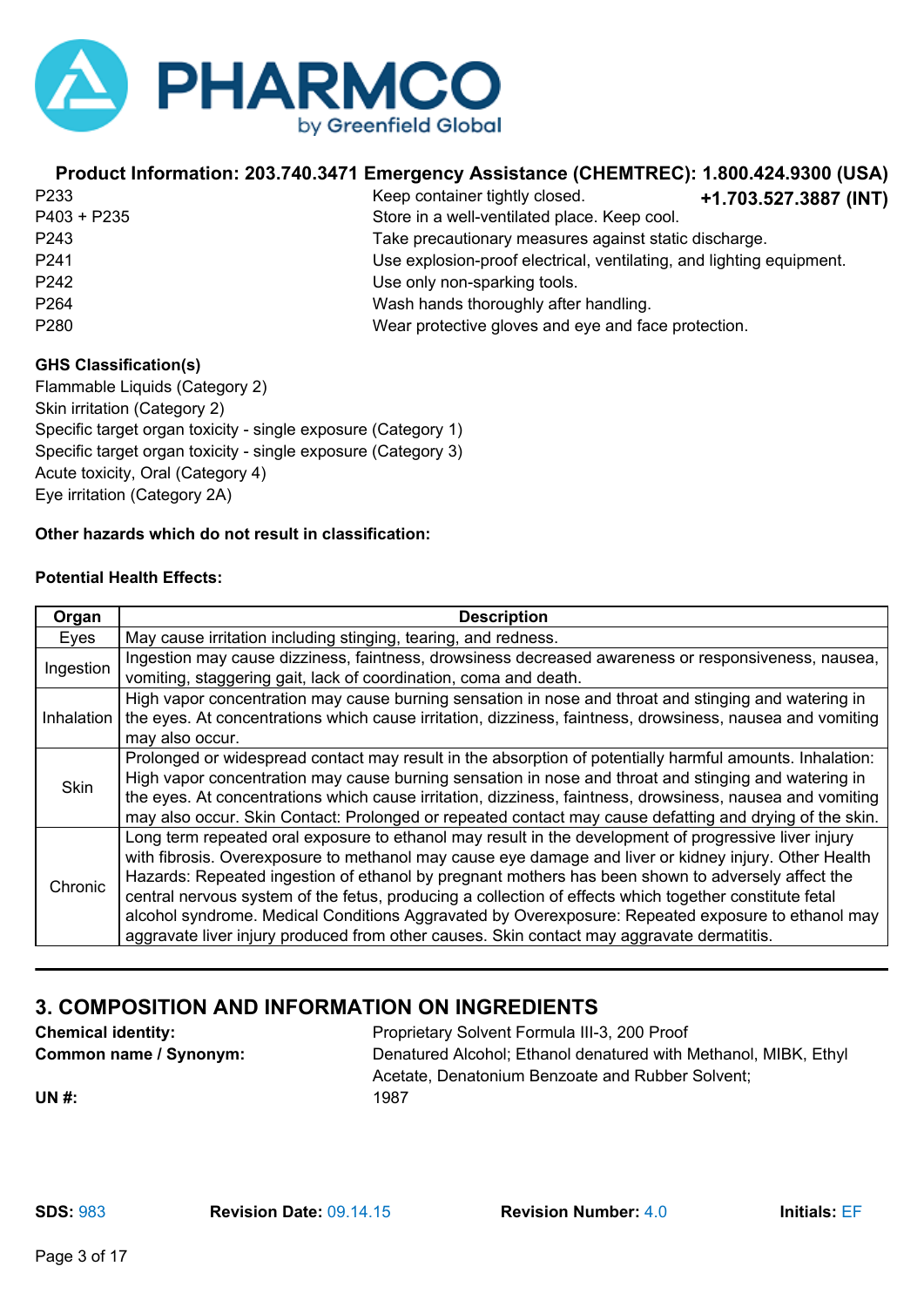

| % Volume | <b>Material</b>           | <u>+1.703.5225.3887 (INT)</u> |
|----------|---------------------------|-------------------------------|
| 3.71     | Methyl Alcohol            | 67-56-1                       |
| 0.96     | Methyl Isobutyl Ketone    | $108 - 10 - 1$                |
| 0.96     | Rubber Solvent (n-Hexane) | 110-54-3                      |
| 1.92     | <b>Ethyl Acetate</b>      | 141-78-6                      |
| 0.001    | Denatonium Benzoate       | 3734-33-6                     |
| 92.45    | Ethanol                   | 64-17-5                       |

# **4. FIRST AID MEASURES**

#### **General advice**

Take proper precautions to ensure your own health and safety before attempting rescue and providing first aid. Consult a physician. Show this safety data sheet to the doctor in attendance. Move out of dangerous area.

#### **Skin**

Wash skin with soap and copious amounts of water. Seek medical attention.

#### **Inhalation**

Remove person to fresh air. If signs/symptoms continue, get medical attention. Give oxygen or artificial respiration as needed.

#### **Eyes**

Thoroughly flush the eyes with large amounts of clean low-pressure water for at least 15 minutes, occasionally lifting the upper and lower eyelids. Seek medical attention.

#### **Ingestion**

DO NOT induce vomiting. If vomiting does occur, have victim lean forward to prevent aspiration. Rinse mouth with water. Seek medical attention. Never give anything by mouth to an unconscious individual.

#### **Note to Physician**

Symptoms vary with alcohol level of the blood. Mild alcohol intoxication occurs at blood levels between 0.05- 0.15 %. Approximately 25% of individuals show signs of intoxication at these levels. Above 0.15% the person is definitely under the influence of ethanol; 50-95% of individuals are clinically intoxicated at these levels. Severe poisoning occurs when the blood is ethanol level is 0.3- 0.5%. Above 0.5% the individual will be comatose and death can occur. The unabsorbed ethanol should be removed by gastric lavage after intubating the patient to prevent aspiration. Avoid the use of depressant drugs or the excessive administration of fluids.

# **5. FIRE FIGHTING MEASURES**

#### **Suitable (and unsuitable) extinguishing media:**

Use water spray, alcohol-resistant foam, dry chemical or carbon dioxide.

#### **Specific hazards arising from the chemical (e.g., nature of any hazardous combustion products):**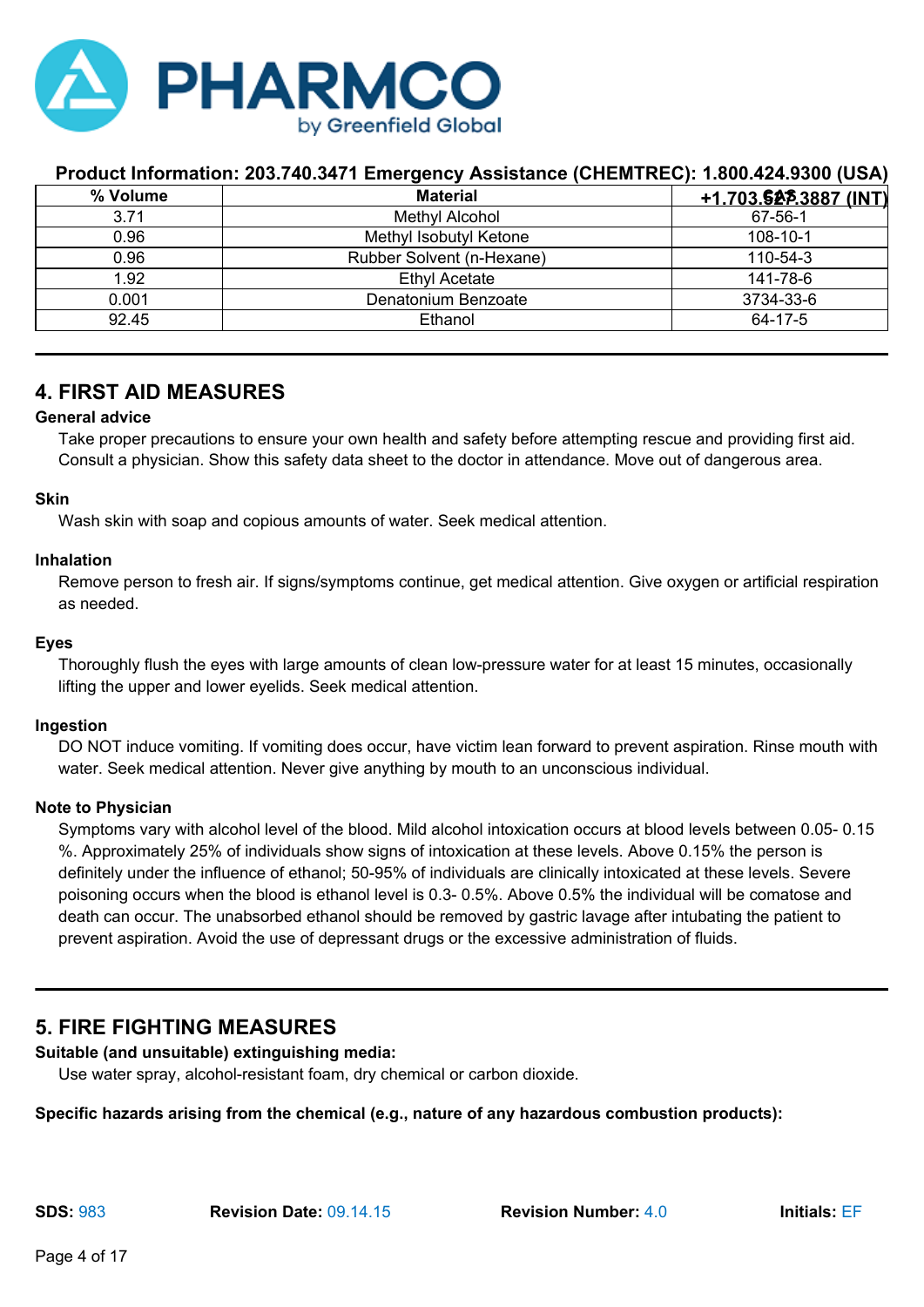

Carbon oxides expected to be the primary hazardous combustion product.

**+1.703.527.3887 (INT)**

# **Special protective equipment and precautions for firefighters:**

Wear self-contained breathing apparatus and protective clothing to prevent contact with skin and eyes. Keep unopened containers cool by spraying with water.

# **Unusual Fire and Explosion Hazards:**

- Vapors may travel to source of ignition and flash back.
- Vapors may settle in low or confined spaces.
- May produce a floating fire hazard.
- Static ignition hazard can result from handling and use.

Alcohols burn with a pale blue flame which may be extremely hard to see under normal lighting conditions. Personnel may only be able to feel the heat of the fire without seeing flames. Extreme caution must be exercised in fighting alcohol fires. Fight fire from maximum distance or use unmanned hose holders or monitor nozzles. Cool containers with flooding quantities of water until well after fire is out. Withdraw immediately in case of rising sound from venting safety devices or discoloration of tank. Always stay away from tanks engulfed in fire.

# **Flammable Properties Classification** OSHA/NFPA Class IB Flammable Liquid. **Flash point** 14 °C (58 °F) - closed cup **Autoignition temperature** 363 °C (685.4 °F) - (Ethyl Alcohol)

# **6. ACCIDENTAL RELEASE MEASURES**

# **Personal precautions, protective equipment and emergency procedures:**

Do not inhale vapors, mist or gas. Ensure adequate ventilation. Remove all sources of ignition. Evacuate personnel to safe areas. Beware of vapors accumulating to form explosive concentrations. Vapors can accumulate in low areas.

# **Environmental precautions:**

Stop leak. Contain spill if possible and safe to do so. Prevent product from entering drains.

# **Methods and materials for containment and cleaning up:**

Absorb with an inert dry material and place in an appropriate waste disposal container. Keep disposal containers closed when finished.

# **7. HANDLING AND STORAGE**

**Precautions for safe handling:**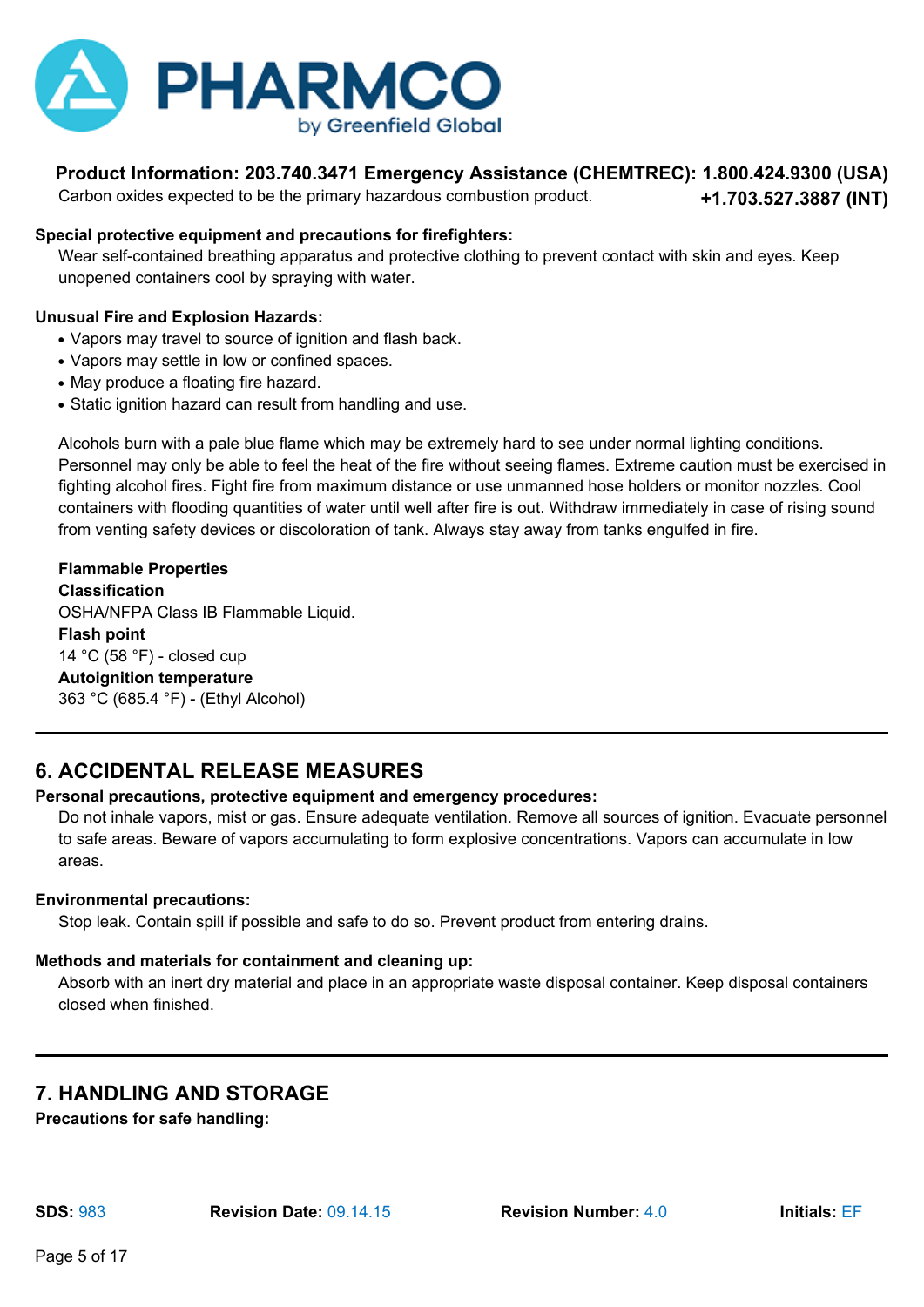

Do not get on skin or in eyes. Do not inhale vapor or mist. Keep away from sources of ign**itiφ!70l3:527:3887 [徘臼 )** measures to prevent the buildup of electrostatic charge. Open and handle container with care. Metal containers involved in the transfer of this material should be grounded and bonded.

# **Conditions for safe storage, including any incompatibilites:**

Keep container tightly closed in a cool, dry and well-ventilated place. Containers which are opened must be carefully resealed and kept upright to prevent leaks/spills. Consult local fire codes for additional storage information.

# **8. EXPOSURE CONTROLS / PERSONAL PROTECTION**

**Control parameters, e.g., occupational exposure limit values or biological limit values:**

| Component              | <b>Source</b>           | Type       | Value            | <b>Note</b>                           |
|------------------------|-------------------------|------------|------------------|---------------------------------------|
| <b>Ethyl Acetate</b>   | US (ACGIH)              | <b>TWA</b> | $400$ ppm        | <b>ACGIH Threshold Limit Value</b>    |
| <b>Ethyl Acetate</b>   | US (OSHA)               | <b>TWA</b> | 400 ppm          |                                       |
| Ethyl alcohol          | US (OSHA)               | <b>TWA</b> | 1000 ppm / 1,900 | 29 CFR 1910.1000 Table Z-1 Limits for |
|                        |                         |            | mg/m3            | Air Contaminants.                     |
| Methanol               | USA (ACGIH)             | <b>WA</b>  | 200 ppm          | <b>ACGIH Treshold Limit Value</b>     |
| Methanol               | US (OSHA)               | <b>TWA</b> | 200 ppm, 260     | 29 CFR 1910.1000 Table Z-1 Limits for |
|                        |                         |            | mg/m3            | Air Contamiants.                      |
| Methyl Isobutyl Ketone | US (ACGIH)              | <b>TWA</b> | 50 ppm           |                                       |
| Methyl Isobutyl Ketone | US (OSHA)               | <b>TWA</b> | 100 ppm, 410     | 29 CFR 1910.1000 Table Z-1 Limits for |
|                        |                         |            | mg/m3            | <b>Air Contaminants</b>               |
| <b>Rubber Solvent</b>  | <b>TWA</b><br>US (OSHA) |            | 400 ppm, 1800    | 29 CFR 1910.1000 Table Z-1 Limits for |
| (n-Hexane)             |                         |            | mg/m3            | Air Contaminants.                     |

**Occupational Exposure Limits**

# **Appropriate engineering controls:**

General room or local exhaust ventilation is usually required to meet exposure limit(s). Electrical equipment should be grounded and conform to applicable electrical code.

# **Individual protection measures, such as personal protective equipment:**

# **Respiratory protection:**

Where risk assessment shows air-purifying respirators are appropriate use a full-face respirator with multi-purpose combination (US) or type ABEK (EN 14387) respirator cartridges as a backup to engineering controls. If the respirator is the sole means of protection, use a full-face supplied air respirator. Use respirators and components tested and approved under appropriate government standards such as NIOSH (US) or CEN (EU).

# **Hand protection:**

Handle with gloves. Gloves must be inspected prior to use. Use proper glove removal technique (without touching glove's outer surface) to avoid skin contact with this product. Dispose of contaminated gloves after use in accordance with applicable laws and good laboratory practices. Wash and dry hands.

# **Eye protection:**

Use chemical safety goggles and/or a full face shield where splashing is possible. Use equipment approved by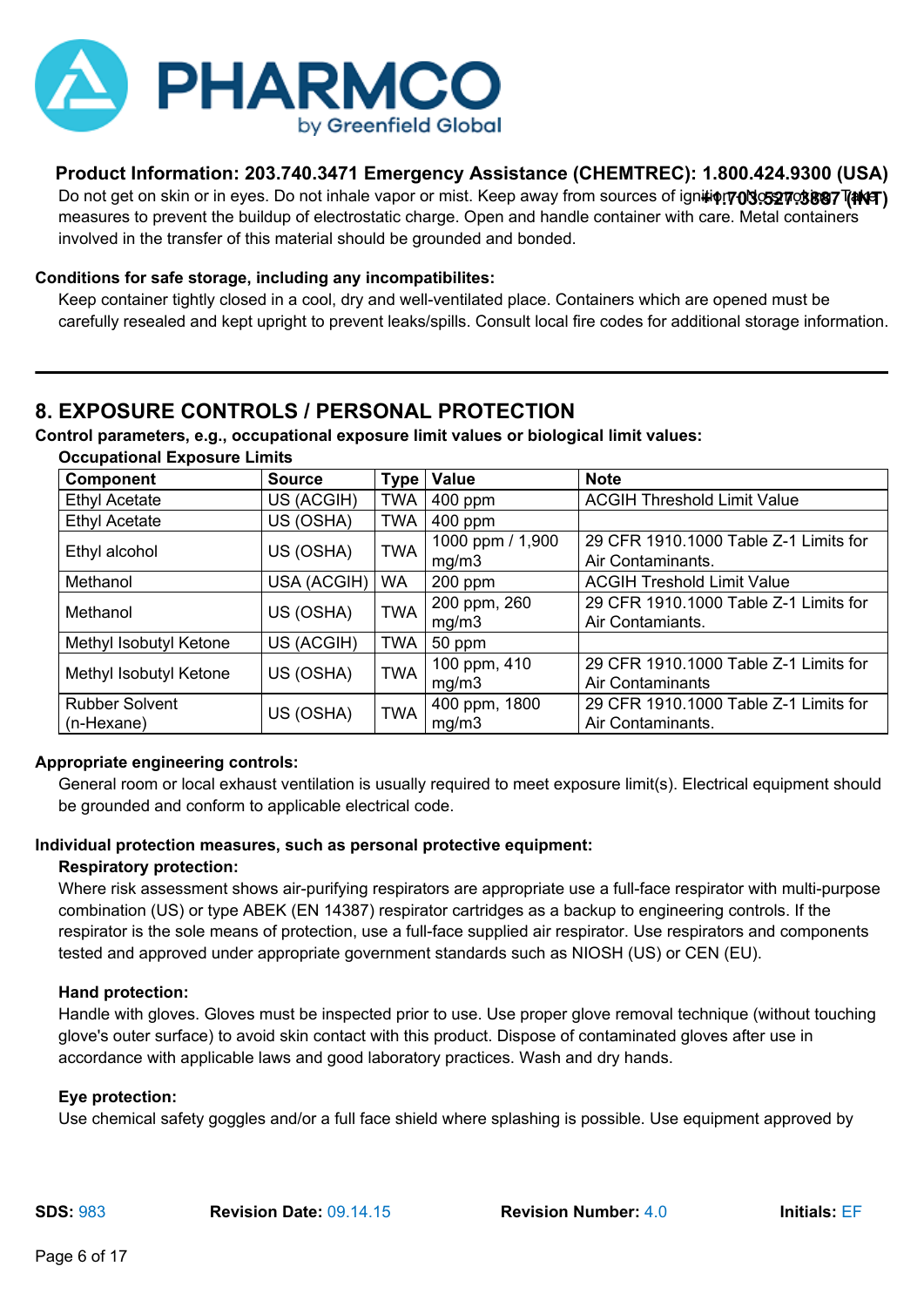

appropriate government standards, such as NIOSH (US) or EN166 (EU) Maintain eye wa**sh fontab 27.0887 (INT)** quick-drench facilities in work area.

#### **Skin and body protection:**

Choose body protection according to the amount and concentration of the dangerous substance at the work place.

#### **Hygiene measures:**

Handle in accordance with good industrial hygiene and safety practice. Wash hands before breaks and at the end of workday.

# **9. PHYSICAL AND CHEMICAL PROPERTIES**

| Appearance (physical state, color, etc.)         | Liquid. Colorless.                                  |
|--------------------------------------------------|-----------------------------------------------------|
| Odor                                             | Specific data not available                         |
| <b>Odor threshold</b>                            | Specific data not available                         |
| pH                                               | Specific data not available                         |
| <b>Freezing point</b>                            | -114 °C (-173 °F)                                   |
| Initial boiling point and boiling range          | 80 °C (176 °F)                                      |
| <b>Flash point</b>                               | 14 °C (58 °F) - closed cup                          |
| <b>Evaporation rate</b>                          | Specific data not available - expected to be rapid. |
| Flammability (solid, gas)                        | Flammable                                           |
| Upper / Lower flammability or explosive limits   | 19%(V) / 3.3%(V) (for 100% Ethyl Alcohol)           |
| Vapor pressure                                   | 44.6mmHg (5.94 kPa)                                 |
| <b>Vapor Density</b>                             | 1.6 (air =1)                                        |
| <b>Relative Density</b>                          | Specific data not available                         |
| Solubility(ies)                                  | completely soluble                                  |
| Partition coefficient n-octanol/water(ies)       | Specific data not available                         |
| <b>Auto-ignition temperature</b>                 | 363°C (685.4°F) - (For 100% Ethyl Alcohol)          |
| <b>Decomposition temperature</b>                 | Specific data not available                         |
| <b>Formula (ETHANOL)</b>                         | C <sub>2</sub> H <sub>6</sub> O                     |
| <b>Formula (ETHYL ACETATE)</b>                   | C4H8O2                                              |
| Formula (METHYL ALCOHOL)                         | CH <sub>4</sub> O                                   |
| Formula (METHYL ISOBUTYL KETONE)                 | C6H12O                                              |
| <b>Molecular Weight (ETHANOL)</b>                | 46.07 g/mol                                         |
| <b>Molecular Weight (ETHYL ACETATE)</b>          | 88.1 g/mol                                          |
| <b>Molecular Weight (METHYL ALCOHOL)</b>         | 32.04 g/mol                                         |
| <b>Molecular Weight (METHYL ISOBUTYL KETONE)</b> | 100.16 g/mol                                        |

# **10. STABILITY AND REACTIVITY**

| Possibility of hazardous reactions<br>Vapors may form explosive mixture with air. |                                                           |
|-----------------------------------------------------------------------------------|-----------------------------------------------------------|
| Conditions to avoid (e.g., static discharge,                                      | Heat, flames, and sparks. Extreme temperatures and direct |
| shock or vibration)                                                               | sunlight.                                                 |
| Incompatible materials                                                            | Strong acids, strong oxidizing agents                     |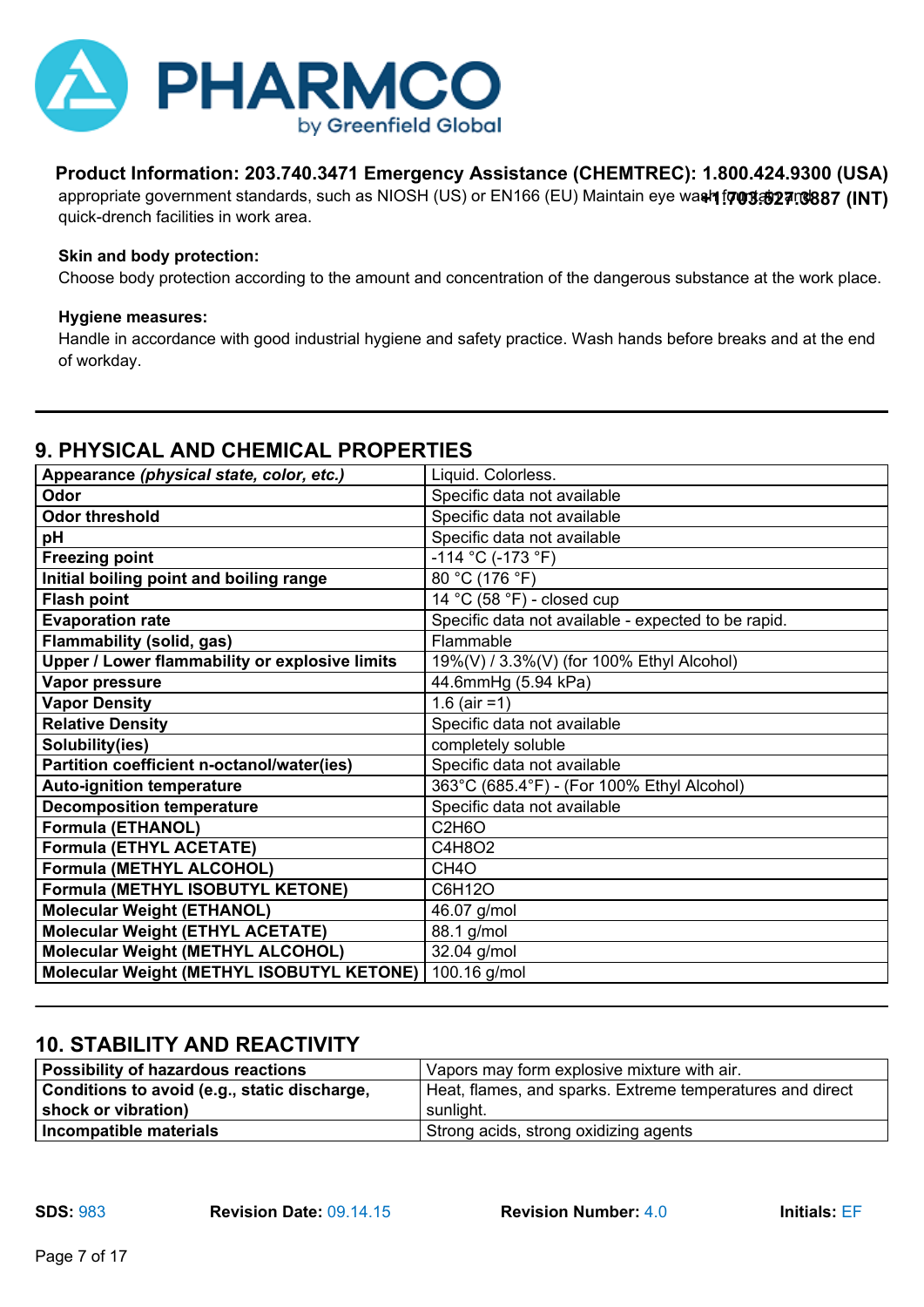

# **11. TOXICOLOGICAL INFORMATION**

#### • Methyl Alcohol 67-56-1

#### **Product Summary:**

Classification of teratogenicity or reproductive toxicity cannot be determined with available data for this product. No data available to designate the product as causing specific target organ toxicity through repeated exposure. No data available to designate product as an aspiration hazard.

#### **Acute Toxicity:**

| $LC50$ (Inhl) | Rat    | 64,000 mg/Kg BWT | hours |
|---------------|--------|------------------|-------|
| LD50 (Oral)   | Rat    | 5,628 mg/Kg BWT  |       |
| LD50 (Skin)   | Rabbit | 15,800 mg/Kg BWT |       |

#### **Irritation:**

#### **Eyes (METHANOL)**

Direct contact with the eyes produces a mild, reversible irritation, assuming treatment is initiated promptly. Methanol ingestion or inhalation can lead to visual disturbance that can proceed to blindness.

#### **Skin**

Standard Draize skin test (rabbit) - Dose: 20 mg/24 hrs Reaction: Moderate Repeated exposure may cause skin dryness or cracking.

#### **Carcinogenicity**

IARC: No component of this product present at levels greater than or equal to 0.1% is identified as probable or confirmed human carcinogen by IARC.

ACGIH: No component of this product present at levels greater than or equal to 0.1% is identified as a carcinogen or potential carcinogen by ACGIH.

NTP: No component of this product present at levels greater than or equal to 0.1% is identified as a known or anticipated carcinogen by NTP.

OSHA: No component of this product present at levels greater than or equal to 0.1% is identified as a carcinogen or potential carcinogen by OSHA.

#### **Other Hazards**

| Organ     | <b>Description</b>                                                                                |
|-----------|---------------------------------------------------------------------------------------------------|
| Eyes      | Irritating to the eyes.                                                                           |
| Ingestion | Poison, may be fatal or cause blindness if swallowed. Cannot be made non-poisonous. Ingestion may |
|           | cause gastrointestinal irritation, nausea, vomiting and diarrhea.                                 |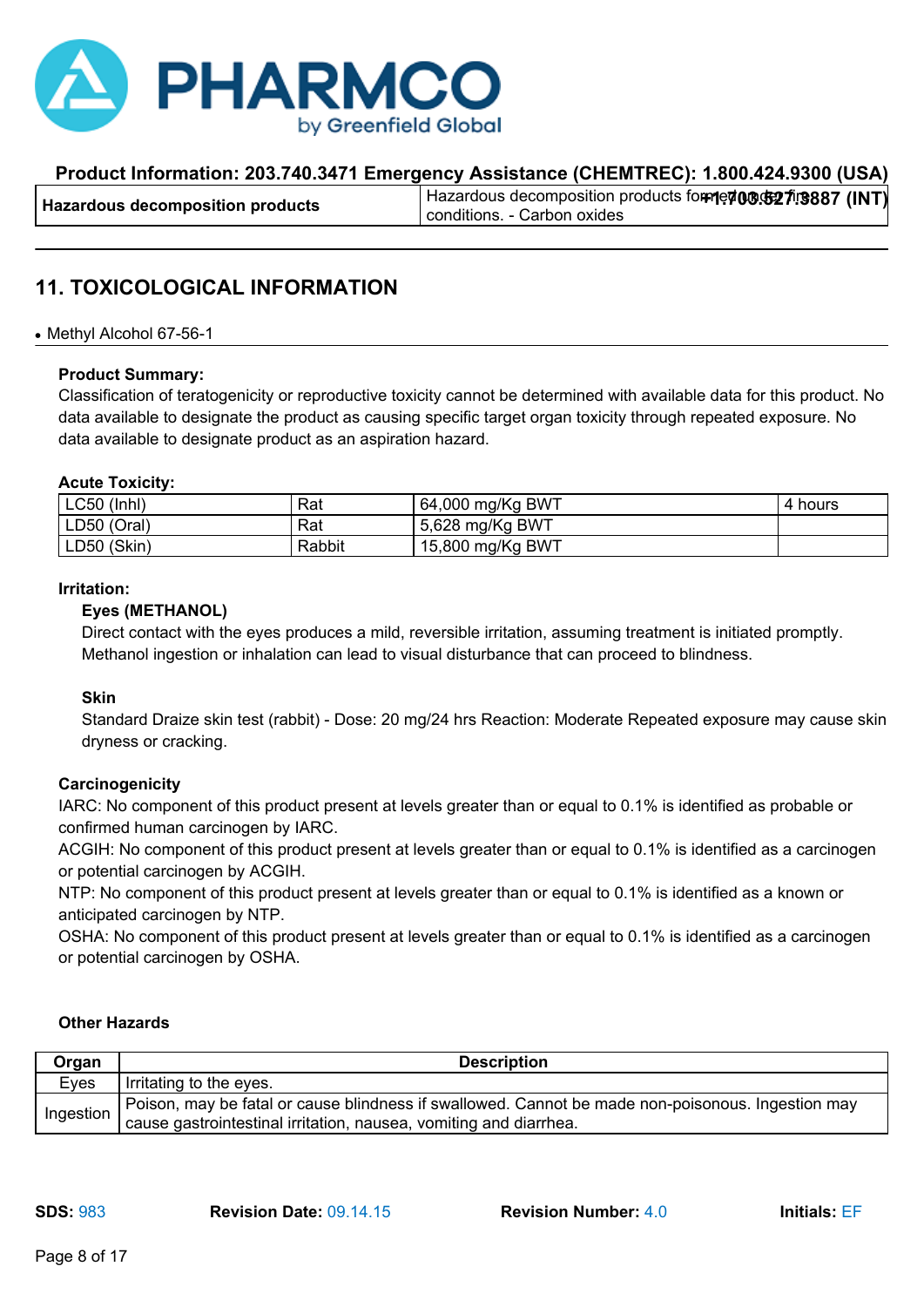

|         | Inhalation   Toxic by inhalation. Vapor harmful. May be irritating to the respiratory tract.<br><u>+1.703.527.3887 (INT)</u>                                                                                                                                                                                                                                                                  |
|---------|-----------------------------------------------------------------------------------------------------------------------------------------------------------------------------------------------------------------------------------------------------------------------------------------------------------------------------------------------------------------------------------------------|
| Skin    | Toxic in contact with skin. Irritating to skin.                                                                                                                                                                                                                                                                                                                                               |
| Chronic | Toxic: danger of very serious irreversible effects through inhalation, in contact with skin and if swallowed.<br>Experiments have shown reproductive toxicity effects on laboratory animals. May cause adverse liver<br>effects. May cause adverse kidney effects. Methanol is slowly eliminated from the body, therefore it can<br>have cumulative toxicity effects with repeated exposures. |

#### ● Ethyl Acetate 141-78-6

#### **Product Summary:**

Not known to be toxic to the reproductive system, teratogenic, or carcinogenic. Has demonstrated some mutagenic effects in animals.

### **Acute Toxicity:**

| <b>LC50</b><br>(Inhalation) | Rat    | 22,627<br>ppm    | hours<br>4 |
|-----------------------------|--------|------------------|------------|
| LD50 (Dermal)               | Rabbit | 20,000 mg/kg     |            |
| LD50 (Oral)                 | Rat    | .300 mg/kg<br>11 |            |

#### **Irritation:**

#### **Eyes**

No data available.

#### **Skin**

No data available

# **Carcinogenicity**

IARC: No component of this product present at levels greater than or equal to 0.1% is identified as probable or confirmed human carcinogen by IARC.

ACGIH: No component of this product present at levels greater than or equal to 0.1% is identified as a carcinogen or potential carcinogen by ACGIH.

NTP: No component of this product present at levels greater than or equal to 0.1% is identified as a known or anticipated carcinogen by NTP.

OSHA: No component of this product present at levels greater than or equal to 0.1% is identified as a carcinogen or potential carcinogen by OSHA.

#### **Other Hazards**

| Organ     | <b>Description</b>                                                                                                |
|-----------|-------------------------------------------------------------------------------------------------------------------|
| Eyes      | Can cause serious eye irritation with common symptoms including redness, tearing, pain, and blurred<br>vision.    |
| Ingestion | Can be harmful if ingested leading to throat irritation, nausea, vomiting, and central nervous system<br>effects. |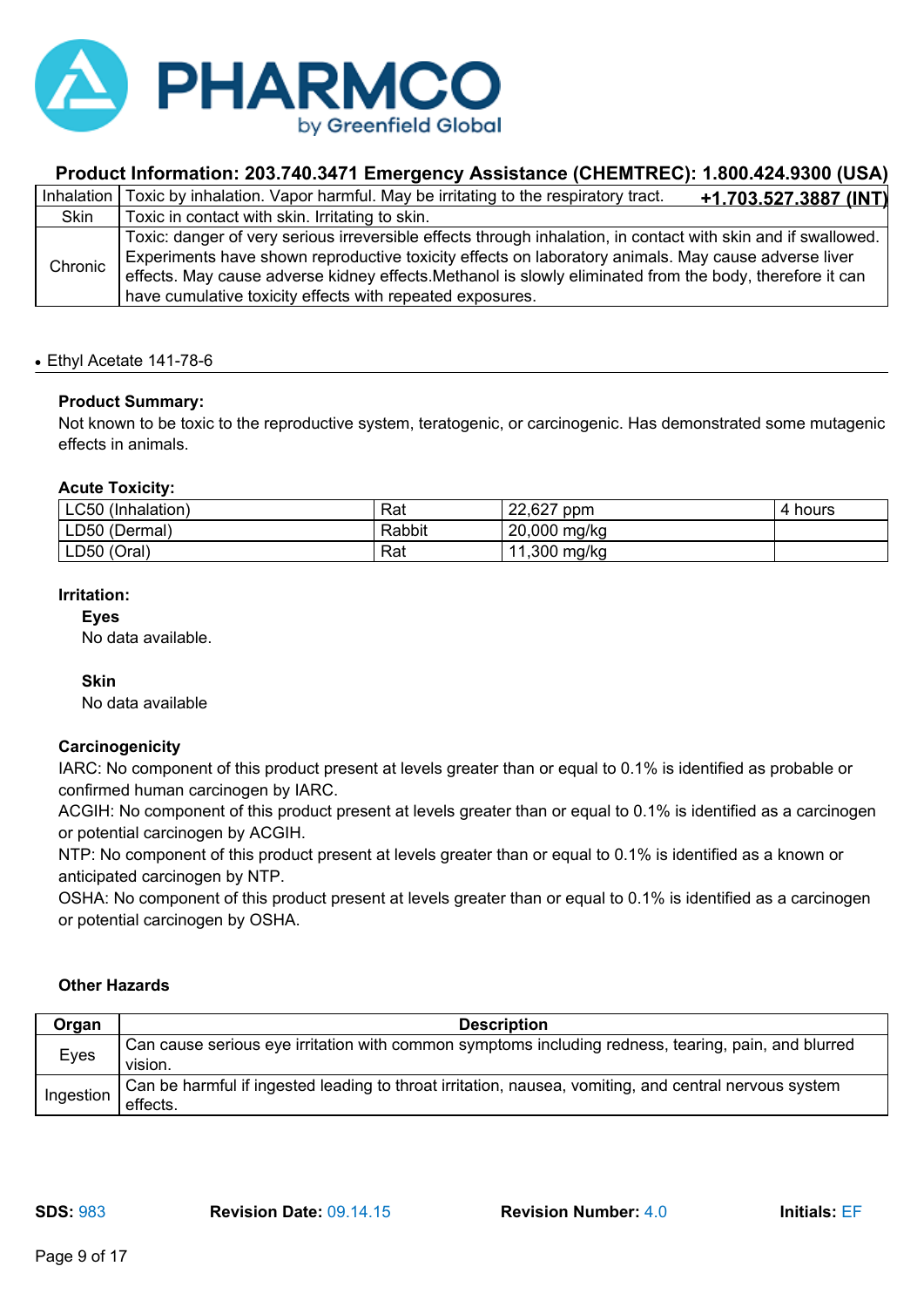

|             | High concentrations of vapor or mist may be harmful if inhaled. High concentrations 703352703887 (TNT)<br>irritate the respiratory tract (nose, throat, and lungs). High concentrations of vapor or mist may cause<br>Inhalation   nausea, vomiting, headaches, dizziness, loss of coordination, numbness, and other central nervous<br>system effects; and/or liver and kidney damage. Massive acute overexposure may cause rapid central<br>nervous system depression, sudden collapse, coma, and/or death. |
|-------------|---------------------------------------------------------------------------------------------------------------------------------------------------------------------------------------------------------------------------------------------------------------------------------------------------------------------------------------------------------------------------------------------------------------------------------------------------------------------------------------------------------------|
| <b>Skin</b> | This product may cause irritation, redness, and/ or drying. This product is not likely to be absorbed<br>through the skin in harmful amounts. In rare instances, repeated skin contact with ethyl acetate may<br>cause sensitization.                                                                                                                                                                                                                                                                         |
| Chronic     | Prolonged or repeated inhalation may cause toxic effects. Prolonged or repeated eye contact may cause<br>inflammation of the membrane lining the eyelids and covering the eyeball (conjunctivitis). Prolonged or<br>repeated skin contact may cause drying, cracking, redness, itching, and/or swelling (dermatitis). In rare<br>instances, repeated skin contact with ethyl acetate may cause sensitization. Prolonged or repeated<br>exposure may have reproductive toxicity or mutagenic effects.          |

#### ● Denatonium Benzoate 3734-33-6

# **Product Summary:**

No data available for the mutagenic, teratogenic, or reproductive effects of the product.

#### **Acute Toxicity:**

| <b>1</b><br>ЭU<br>ı aı<br>-- | Rat | --<br>$\mathbf{r}$<br>11 C<br>၁၀٬<br>. . |  |
|------------------------------|-----|------------------------------------------|--|
|                              |     |                                          |  |

#### **Irritation:**

**Eyes**

Causes eye irritation.

**Skin**

Slightly irritating to the skin. Repeated contact with neat product may dry the skin causing cracking and/or fissuring.

#### **Carcinogenicity**

IARC: No component of this product present at levels greater than or equal to 0.1% is identified as probable or confirmed human carcinogen by IARC.

ACGIH: No component of this product present at levels greater than or equal to 0.1% is identified as a carcinogen or potential carcinogen by ACGIH.

NTP: No component of this product present at levels greater than or equal to 0.1% is identified as a known or anticipated carcinogen by NTP.

OSHA: No component of this product present at levels greater than or equal to 0.1% is identified as a carcinogen or potential carcinogen by OSHA.

#### **Other Hazards**

**Organ Description**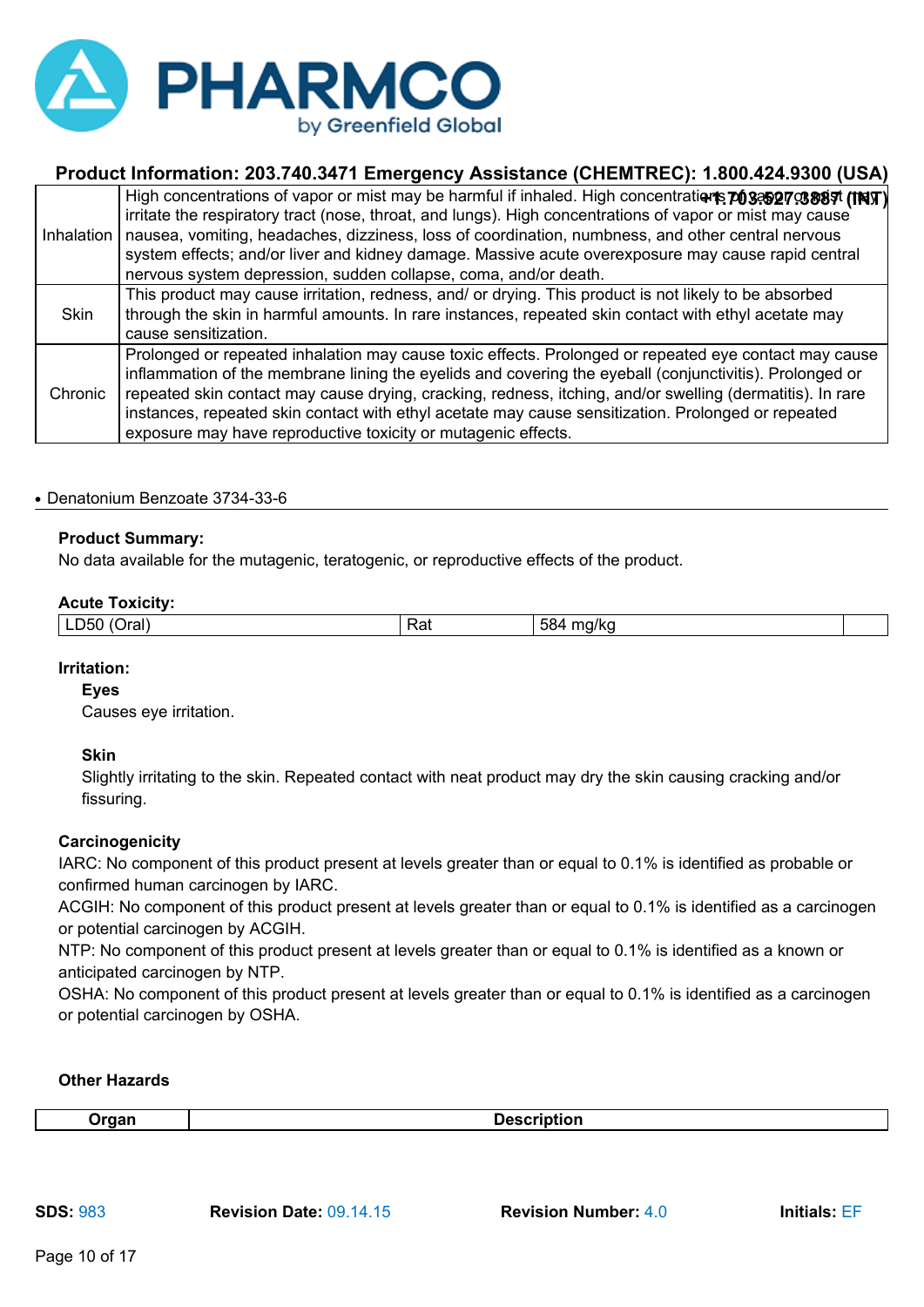

| Eves       | Irritating to the eyes.                                         | <u>+1.703.527.3887 (INT)</u> |
|------------|-----------------------------------------------------------------|------------------------------|
| Ingestion  | Harmful if ingested.                                            |                              |
| Inhalation | May be harmful if inhaled. Irritating to the respiratory tract. |                              |
| Skin       | Harmful if absorbed through skin. Irritating to skin.           |                              |

#### • Methyl Isobutyl Ketone 108-10-1

#### **Product Summary:**

Laboratory tests have shown teratogenic effects. No data available for the mutagenic or reproductive effects of the product. No data available to designate the product as causing specific target organ toxicity through single or repeated exposure. No data available to designate product as an aspiration hazard.

#### **Acute Toxicity:**

| <b>LC50</b><br>(Inhalation) | Rat    | 16.4 $mg/m3$   | 4 hours |
|-----------------------------|--------|----------------|---------|
| LD50<br>(Dermal)            | Rabbit | $16,000$ mg/kg |         |
| LD50 (Oral)                 | Rat    | 2,080<br>mg/kg |         |

#### **Irritation:**

### **Eyes (METHYL ISOBUTYL KETONE)**

Rabbit - Moderate eye irritation - 24 hours

#### **Skin**

Rabbit - skin irritation - 24 hours

# **Teratogenicity (METHYL ISOBUTYL KETONE)**

Methyl Isobutyl Ketone is teratogenic. Fetal death and developmental abnormalities occurred in the babies of mice that inhaled Methyl isobutyl ketone.

#### **Carcinogenicity**

IARC: No component of this product present at levels greater than or equal to 0.1% is identified as probable or confirmed human carcinogen by IARC.

ACGIH: No component of this product present at levels greater than or equal to 0.1% is identified as a carcinogen or potential carcinogen by ACGIH.

NTP: No component of this product present at levels greater than or equal to 0.1% is identified as a known or anticipated carcinogen by NTP.

OSHA: No component of this product present at levels greater than or equal to 0.1% is identified as a carcinogen or potential carcinogen by OSHA.

#### **Other Hazards**

| Draan | .<br>ription<br>レセコし                               |
|-------|----------------------------------------------------|
| Eves  | ∴an<br>be<br>.<br>----<br>eves.<br>шна<br>TC.<br>. |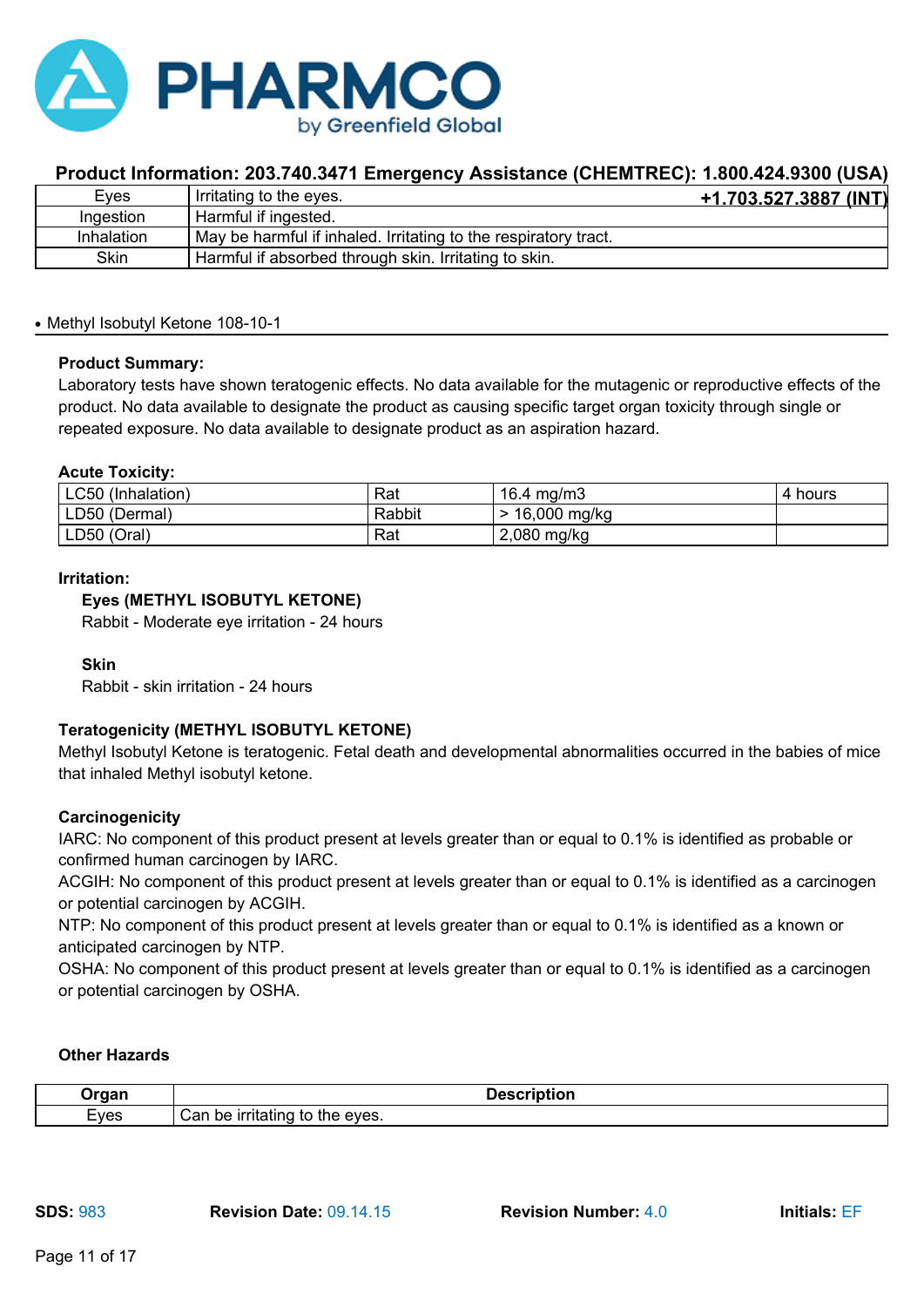

| Ingestion  | Can be harmful if ingested.                                       | +1.703.527.3887 (INT) |
|------------|-------------------------------------------------------------------|-----------------------|
| Inhalation | Can be harmful, causing respiratory tract irritation, if inhaled. |                       |
| Skin       | Can be harmful, causing irritation, if absorbed through the skin. |                       |

#### • Rubber Solvent (n-Hexane) 110-54-3

### **Product Summary:**

No data available for the teratogenic or mutagenic effects of the product. REPRODUCTIVE TOXICITY: Overexposure may cause reproductive disorder(s) based on tests with laboratory animals. Suspected human reproductive toxicant Suspected of damaging fertility.

### **Acute Toxicity:**

| -----<br>JC.<br>паютк<br>IJН                       | -<br>്<br>παι                   | ,000<br>10.<br>ppm<br>48<br>™         |  |
|----------------------------------------------------|---------------------------------|---------------------------------------|--|
| $\cdot$<br>∽<br>LD50 <sup>7</sup><br>aro I<br>Viai | $\overline{\phantom{a}}$<br>Rat | $\sim$<br>つに<br>000ma/ka.<br>∼<br>. . |  |

### **Carcinogenicity**

IARC: No component of this product present at levels greater than or equal to 0.1% is identified as probable or confirmed human carcinogen by IARC.

ACGIH: No component of this product present at levels greater than or equal to 0.1% is identified as a carcinogen or potential carcinogen by ACGIH.

NTP: No component of this product present at levels greater than or equal to 0.1% is identified as a known or anticipated carcinogen by NTP.

OSHA: No component of this product present at levels greater than or equal to 0.1% is identified as a carcinogen or potential carcinogen by OSHA.

#### **Other Hazards**

| Organ       | <b>Description</b>                                                                                               |
|-------------|------------------------------------------------------------------------------------------------------------------|
| Eyes        | Causes eye irritation.                                                                                           |
|             | Ingestion   May be harmful if swallowed.                                                                         |
|             | Inhalation   May be harmful if inhaled. causes respiratory tract irritation. Drowsiness and dizziness may occur. |
| <b>Skin</b> | May be harmful if absorbed through skin. Causes skin burns.                                                      |

# **12. ECOLOGICAL INFORMATION**

• Methyl Alcohol 67-56-1

### **Ecotoxicity (aquatic and terrestrial, where available): Acute Fish Toxicity (METHANOL)**

LC50 / 96 hours Lepomis macrocirus: 15,400 mg/L / LC50 / 96 hours Fathead minnow: 29,400 mg/L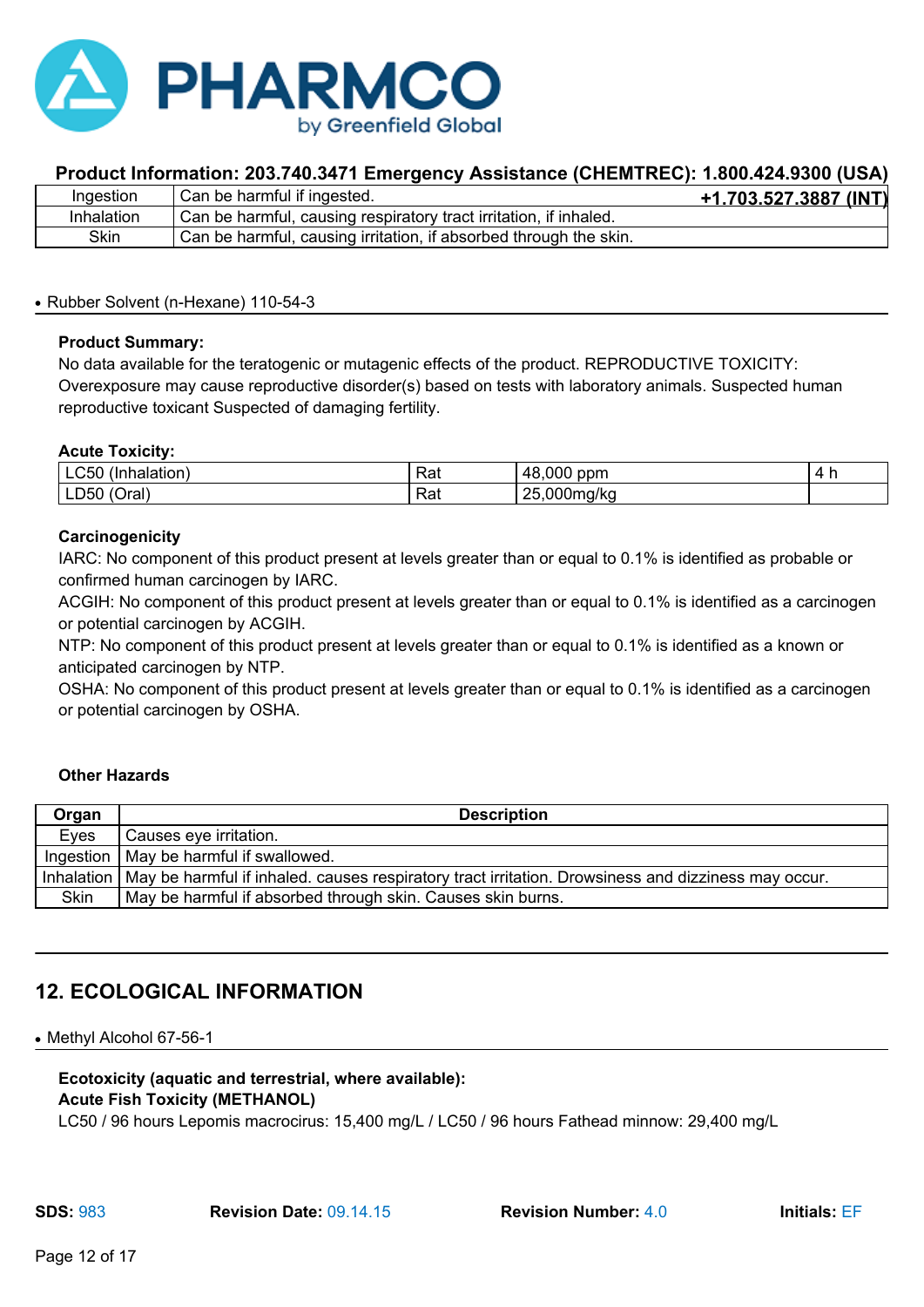

#### **Product Information: 203.740.3471 Emergency Assistance (CHEMTREC): 1.800.424.9300 (USA) +1.703.527.3887 (INT) Toxicity to Aquatic Plants (METHANOL)**

EC50 / 96 hours Scenedesmus capricornutum: 22,000 mg/L

**Persistence and degradability:**

This material is expected to be readily biodegradable. There is evidence that it is degraded under anaerobic conditions.

**Bioaccumulative potential:** Bioconcentration factor (BCF) of 0.2. This material is not expected to bioaccumulate.

**Other adverse effects:** BOD: 600 mg/g - 1120 mg/g COD: 1420 mg/g

#### ● Denatonium Benzoate 3734-33-6

**Ecotoxicity (aquatic and terrestrial, where available): Acute Fish Toxicity (DENATONIUM BENZOATE)** LC50 / 96 hours Rainbow Trout >1000 mg/L

**Persistence and degradability:** No data available

**Bioaccumulative potential:** Biaccumulation is unlikely

#### ● Ethyl Acetate 141-78-6

**Ecotoxicity (aquatic and terrestrial, where available): Acute Fish Toxicity (ETHYL ACETATE)** LC50 / 96 hours Fathead Minnow 230mg/L

**Persistence and degradability:** Biodegradation is expected.

**Bioaccumulative potential:** Biaccumulation is unlikely

• Methyl Isobutyl Ketone 108-10-1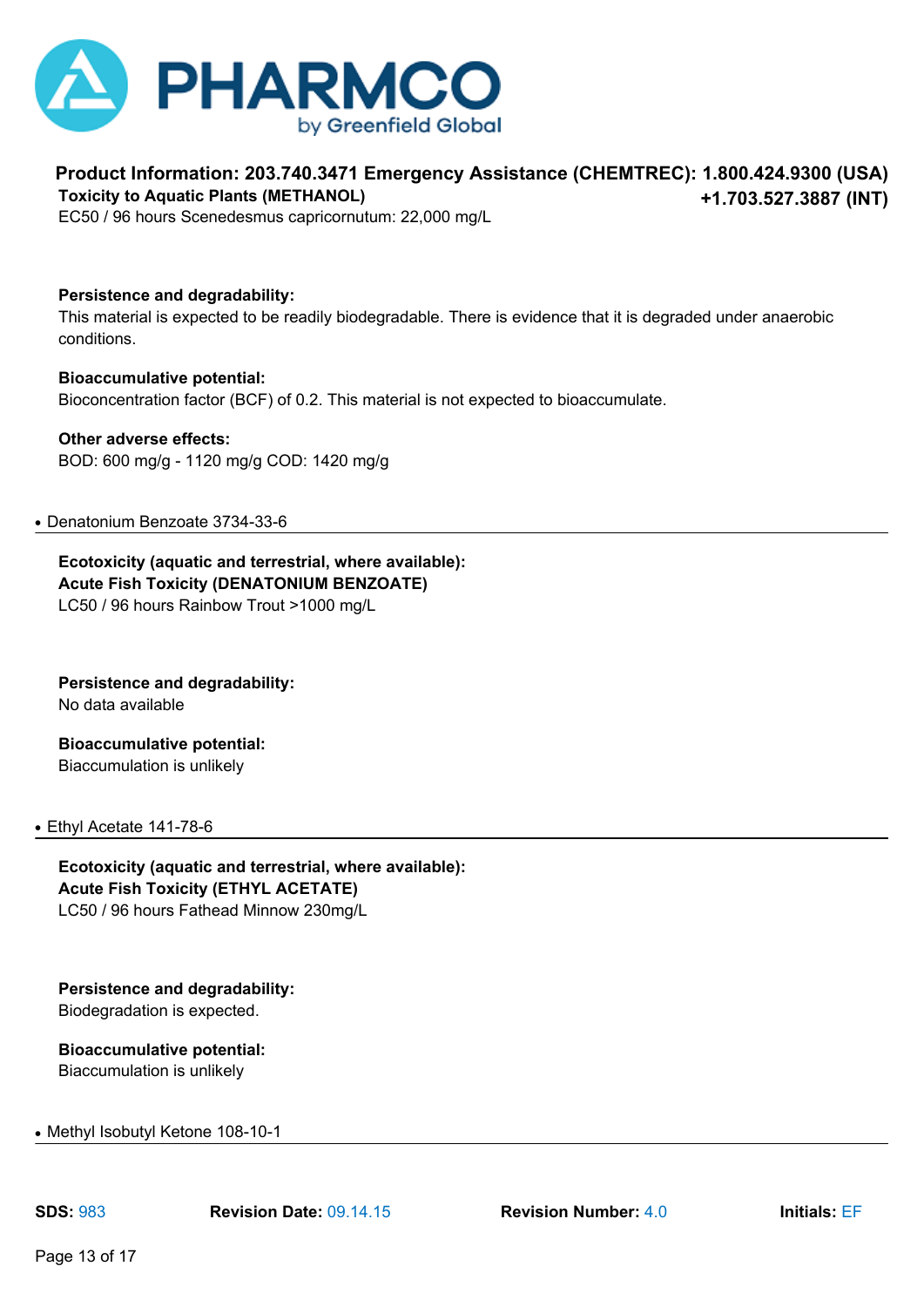

**Product Information: 203.740.3471 Emergency Assistance (CHEMTREC): 1.800.424.9300 (USA) +1.703.527.3887 (INT) Ecotoxicity (aquatic and terrestrial, where available): Acute Toxicity to Fish (METHYL ISOBUTYL KETONE)** LC50 / 48 hours Leuciscus idus melanotus- 480 mg/L

**Toxicity to Aquatic Plants (METHYL ISOBUTYL KETONE)** EC50 / 48 hours Green algae- 2,000 mg/L

**Persistence and degradability:** Biotic/ Aerobic

**Bioaccumulative potential:** No data available

• Rubber Solvent (n-Hexane) 110-54-3

**Ecotoxicity (aquatic and terrestrial, where available): Acute algae toxicity (RUBBER SOLVENT/ N-HEXANE)** EC50 / 3 h / Fresh water alge - 12,840.00 mg/l

**Acute algae toxicity (RUBBER SOLVENT/N-HEXANE)** EC50 / 8 h / Skeletoma - 0.30mg/l

**Acute fish toxicity (RUBBER SOLVENT/N-HEXANE)** LC50 / 96hr / fathead minnow - 2.5mg/l

**Toxicity to daphnia (RUBBER SOLVENT/ N-HEXANE)**

EC50 / 48h / Water flea - 3,878.00mg/l

**Persistence and degradability:** No data available

**Bioaccumulative potential:** No data available

**Other adverse effects:** Possible environmental hazard can result from improper handling or disposal.

# **13. DISPOSAL CONSIDERATIONS**

**Description of waste residues and information on their safe handling and methods of disposal, including the**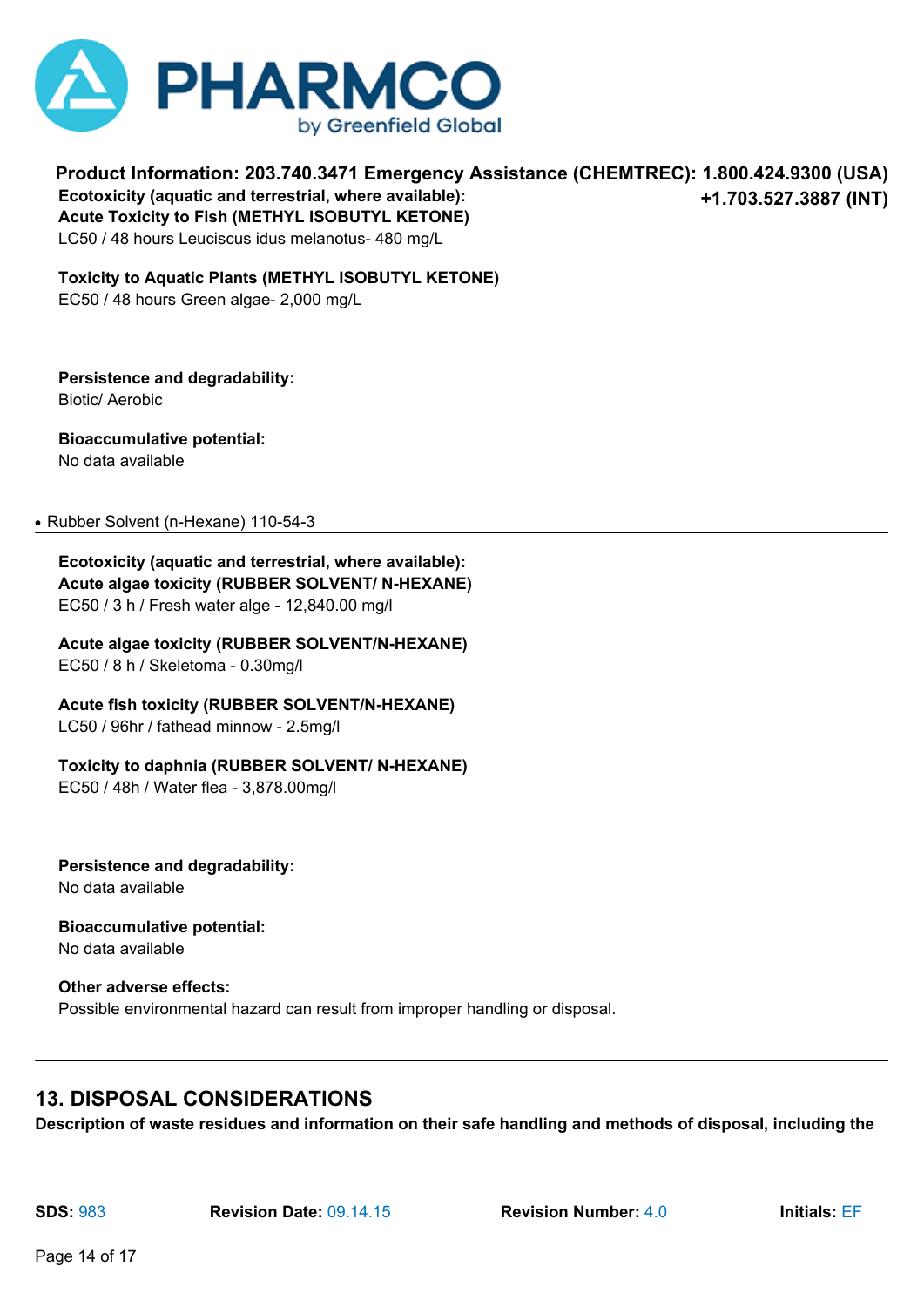

#### **Product Information: 203.740.3471 Emergency Assistance (CHEMTREC): 1.800.424.9300 (USA) +1.703.527.3887 (INT) disposal of any contaminated packaging:**

Vapors may collect in empty containers. Treat empty containers as hazardous. Dispose of spill-clean up and other wastes in accordance with Federal, State, and local regulations.

# **14. TRANSPORT INFORMATION**

### **Description of waste residues and information on their safe handling and methods of disposal:**

| UN number                     | 1987                                 |
|-------------------------------|--------------------------------------|
| UN proper shipping name       | Alcohols, n.o.s. (ethanol, methanol) |
| Transport hazard class(es)    |                                      |
| Packing group (if applicable) |                                      |

# **IMDG**

UN-Number: 1987 Class: 3 Packing Group: II EMS-No: F-E, S-D Proper shipping name: ALCOHOLS, N.O.S. (ETHANOL, METHANOL) Marine pollutant: No **IATA** UN-Number: 1987 Class: 3 Packing Group: II Proper shipping name: Alcohols, n.o.s. (ethanol, methanol)

# **15. REGULATORY INFORMATION**

# **Safety, health and environmental regulations specific for the product in question:**

# **OSHA Hazards**

Flammable liquid, Target Organ Effect, Irritant, Toxic by inhalation, Toxic by ingestion, Toxic by skin absorption

All ingredients are on the following inventories or are exempted from listing

| Country                         | <b>Notification</b> |
|---------------------------------|---------------------|
| Australia                       | <b>AICS</b>         |
| Canada                          | <b>DSL</b>          |
| China                           | <b>IECS</b>         |
| European Union                  | <b>EINECS</b>       |
| Japan                           | <b>ENCS/ISHL</b>    |
| Korea                           | <b>ECL</b>          |
| New Zealand                     | <b>NZIoC</b>        |
| Philippines                     | <b>PICCS</b>        |
| <b>United States of America</b> | <b>TSCA</b>         |

#### **SARA 302 Components**

The following components are subject to reporting levels established by SARA Title III, Section 302/304: Methanol CAS-No. 67-56-1 Revision Date 2007-07-01 Isobutyl methyl ketone CAS-No. 108-10-1 Revision Date 1993-04-24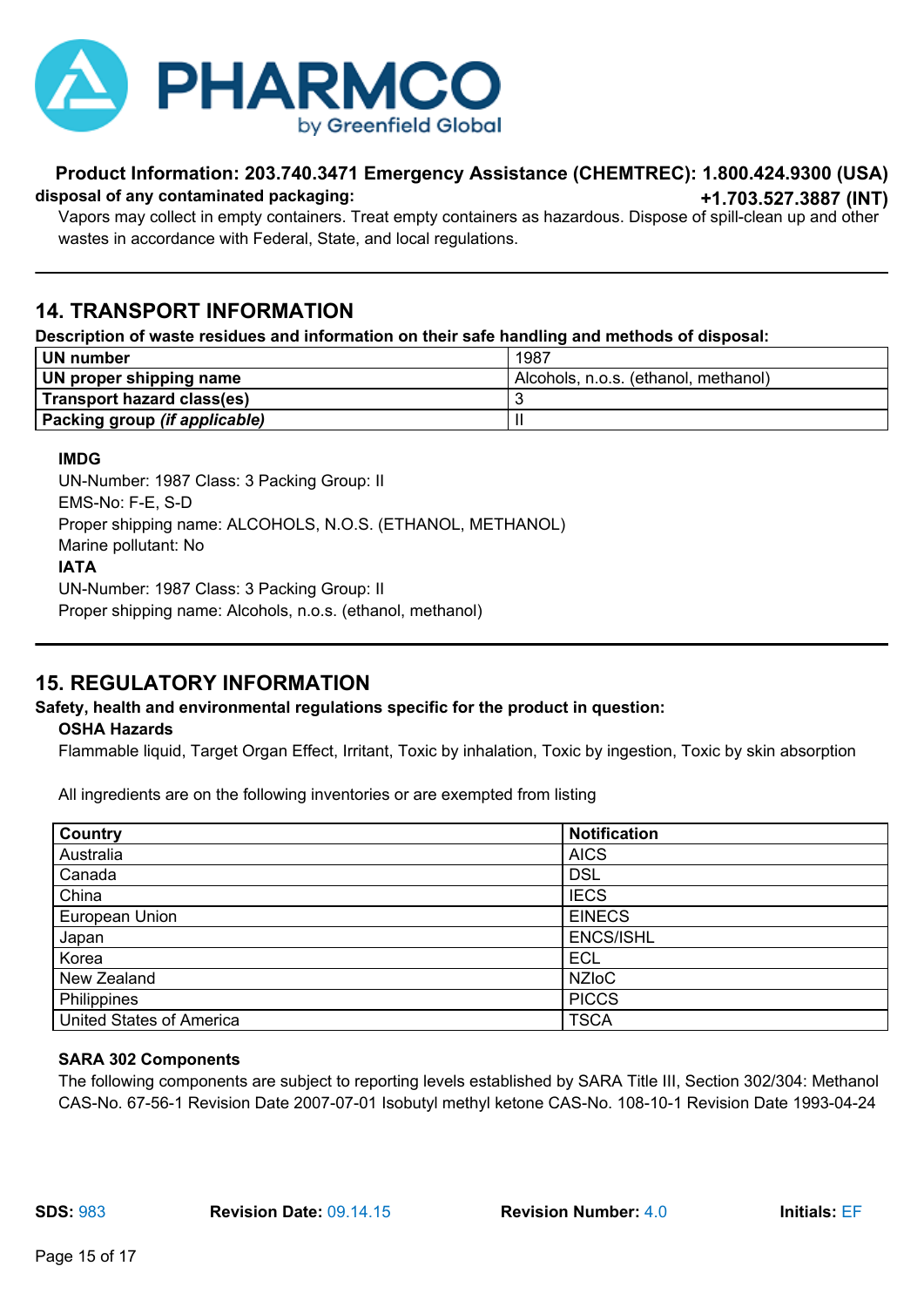

#### **Product Information: 203.740.3471 Emergency Assistance (CHEMTREC): 1.800.424.9300 (USA) +1.703.527.3887 (INT) SARA 313 Components**

This material does not contains any chemical components with known CAS numbers that exceed the reporting limits.

#### **SARA 311/312 Hazards**

Acute Health Hazard Chronic Health Hazard Fire Hazard

#### **CERCLA**

Ethyl acetate CAS-No. 141-78-6, RQ: 5,000 lbs

Methanol CAS-No. 67-56-1. RQ: 5,000 lbs

Methyl isobutyl ketone CAS No. 108-10-1 RQ: 5000 lbs

#### **Massachusetts Right To Know Components**

Ethanol CAS-No.64-17-5 Revision Date 2007-03-01

Ethyl acetate CAS-No. 141-78-6 Revision Date 2007-03-01

Methanol CAS-No.67-56-1 Revision Date 2007-07-01

Methyl Isobutyl Ketone CAS-No. 108-10-1 Revision Date 1993-04-24

Rubber Solvent (No information available)

#### **Pennsylvania Right To Know Components**

Ethanol CAS-No.64-17-5 Revision Date 2007-03-01

Ethyl Acetate CAS-No. 141-78-6

Methanol CAS-No.67-56-1 Revision Date 2007-07-01

Methyl Isobutyl Ketone CAS-No. 108-10-1 Revision Date 1993-04-24

Rubber Solvent (No information available.)

#### **New Jersey Right To Know Components**

Ethanol CAS-No.64-17-5 Revision Date 2007-03-01